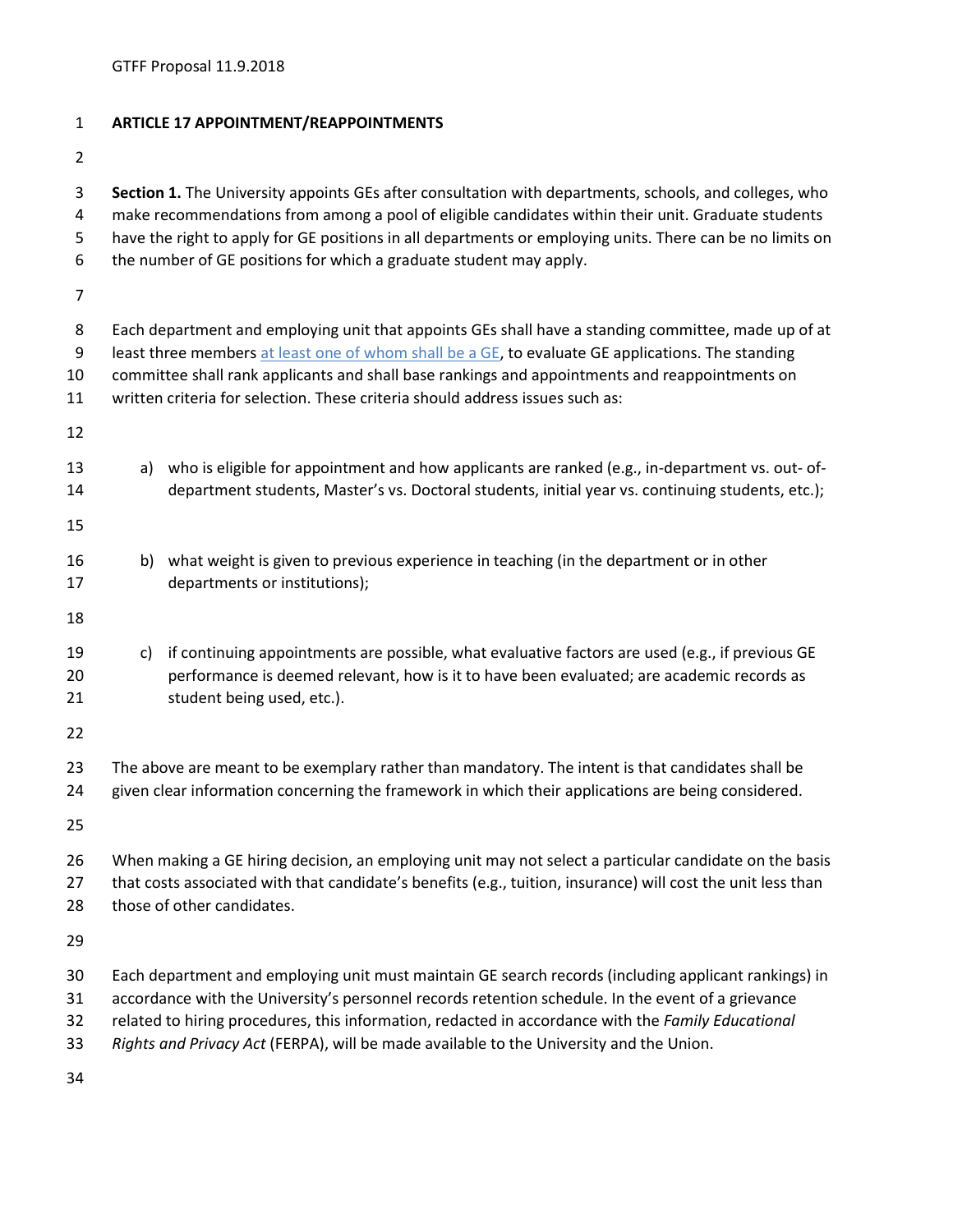- Appointment decisions shall be made by the standing committee of the department and shall not be
- made for arbitrary or capricious reasons. In choosing among candidates, strong consideration may be
- given to the student's potential in the proposed academic program. Because of this, in academic
- departments, priority may be given to candidates enrolled in that department's program(s).
- 
- While appointment or reappointment criteria may include the recommendation of the person who will
- act as the GE's supervisor, the committee must give substantial consideration to the other appointment or reappointment criteria.
- 
- If a department or employing unit does not offer a reappointment on the basis of less than satisfactory
- academic progress toward the degree, the department/unit must inform the student of this in writing,
- citing the criteria for satisfactory academic progress that have not been met.
- Graduate students may grieve departmental decisions related to satisfactory progress through the
- University's graduate student academic grievances procedure.

 As described in Article 9, each potential GE shall receive the written appointment or reappointment criteria at the time of application.

- The University will offer graduate teaching fellowships to graduate students by sending letters of
- appointment stating the terms of the appointment, including the duration, monthly rate, percent of FTE
- and level. GEs accept the appointment by sending the signed letter of appointment back to the
- University. For purposes of Section 3, the GE's acceptance is valid on the date it is received by the
- University. The University shall endeavor to educate all departments and employing units on the proper
- procedure for making offers of employment to Graduate Employees and discourage the practice of
- presenting informal offers of employment as guaranteed.

- At the time of the appointment offer, each department or administrative unit shall provide the graduate
- student with written instructions on how to access the department or administrative unit's General
- Duties and Responsibilities Statement.

 Hiring units and GEs shall both endeavor to complete and sign letters of appointment and other necessary hiring paperwork in a timely manner.

- The University agrees to post all GE job openings for positions in non-academic or administrative units
- and out-of-department positions with the Graduate Teaching Fellows Federation office, and on the
- websites of the Graduate School and Human Resources.